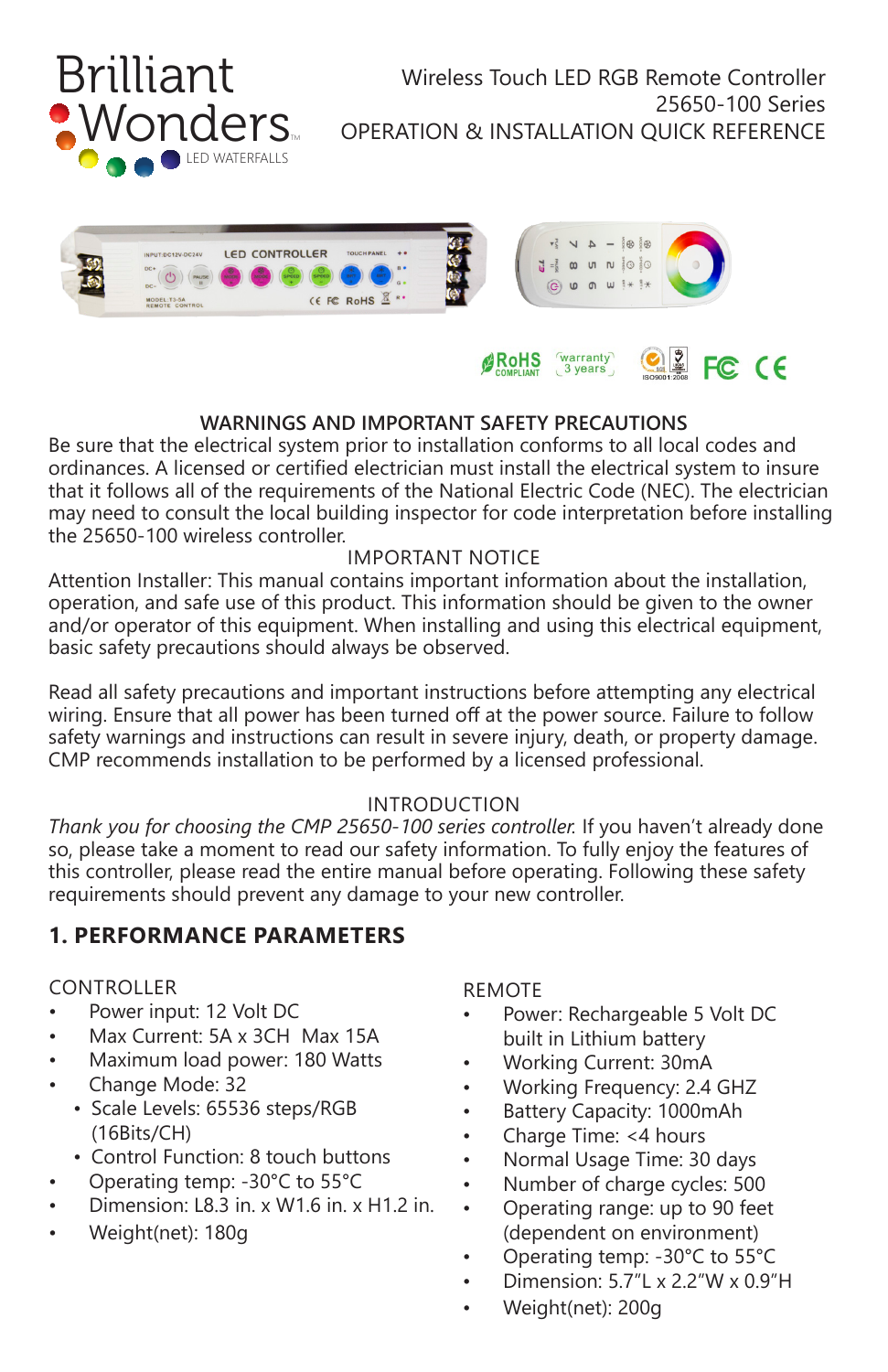# **2. KEY FEATURES**

set successfully when heard takq

The remote control has 18 function buttons and 1 full-color touch circle. The controller has 8 touch buttons.

HOW TO PAIR THE CONTROLLER WITH THE REMOTE Press the "ON/OFF" key on the controller until you hear the "BEEP" sound, then press the "1" key on the remote to activate the connection between the controller and remote control. Press the "2" key to cancel the connection

|             | Controller sign   Remote control sign   | <b>Button</b>                        | <b>Description</b>                                                                                                                                                                                                                                                                             |  |  |
|-------------|-----------------------------------------|--------------------------------------|------------------------------------------------------------------------------------------------------------------------------------------------------------------------------------------------------------------------------------------------------------------------------------------------|--|--|
|             |                                         | <b>ON/OFF</b>                        | ON/OFF: Turn on/off the Controller.                                                                                                                                                                                                                                                            |  |  |
| PAUSE<br>п  | PAUSE<br>ш                              | <b>PAUSE</b>                         | Press once to stay at current color<br>Press again to resume color changing<br><b>PAUSE</b><br>Press this button in 3 seconds, and the buzzer<br>can be turned on or off                                                                                                                       |  |  |
| <b>MODE</b> | $MODE+$<br>$MODE -$                     | MODE+<br>MODE-                       | MODE+/MODE-<br>Press the keys to select next mode or back to<br>previous mode.                                                                                                                                                                                                                 |  |  |
| SPEED       | SPEED+ SPEED-                           | SPEED+<br><b>SPEED-</b>              | SPEED+/SPEED-<br>Press the keys to quicken and slow color change speed                                                                                                                                                                                                                         |  |  |
| e<br>BRT    | 冰<br>BRT-<br>BRT+                       | BRT+<br>BRT-                         | BRT+/BRT-<br>Press the keys to increase or decrease brightness,<br>keep pressing to adjust brightness continuously                                                                                                                                                                             |  |  |
|             |                                         | <b>Full Color</b><br>Touch<br>Circle | When touching the full-color circle, LED lights will<br>show the same color as the circle.                                                                                                                                                                                                     |  |  |
|             | $\geq$<br>3<br>PLAY<br>Δ<br>7<br>8<br>۹ | <b>Nine DIY</b><br>Keys              | Press a key for 3 seconds and the controller will save the<br>current function mode automatically. Save up to 9 modes<br>and save repeatedly as well. Press the "PLAY" key to cycle<br>all saved modes. (this only plays the dynamic effects, static<br>effects will be skipped automatically) |  |  |

# **3. LIGHT MODES**

| No.          | Mode                        | <b>Description</b>          | No. | <b>Mode</b>                     | <b>Description</b>          |
|--------------|-----------------------------|-----------------------------|-----|---------------------------------|-----------------------------|
| 1            | Static red                  | brightness adjustable       | 17  | Cyan fade out and fade in       | speed/brightness adjustable |
| $\mathbf{2}$ | Static green                | brightness adjustable       | 18  | White fade out and fade in      | speed/brightness adjustable |
| 3            | Static blue                 | brightness adjustable       | 19  | RGB fade out and fade in        | speed/brightness adjustable |
| 4            | Static yellow               | brightness adjustable       | 20  | Red Green color smooth          | speed/brightness adjustable |
| 5            | Static purple               | brightness adjustable       | 21  | Red Blue color smooth           | speed/brightness adjustable |
| 6            | Static cyan                 | brightness adjustable       | 22  | Green Blue color smooth         | speed/brightness adjustable |
| 7            | Static white                | brightness adjustable       | 23  | Red Yellow color smooth         | speed/brightness adjustable |
| 8            | RGB skipping                | speed/brightness adjustable | 24  | Green Cyan color smooth         | speed/brightness adjustable |
| 9            | 7 colors skipping           | speed/brightness adjustable | 25  | Blue purple color smooth        | speed/brightness adjustable |
| 10           | White strobe                | speed/brightness adjustable | 26  | Green Yellow color smooth       | speed/brightness adjustable |
| 11           | 7 colors strobe             | speed/brightness adjustable | 27  | Blue Cyan color smooth          | speed/brightness adjustable |
| 12           | Red fade out and fade in    | speed/brightness adjustable | 28  | Red Purple color smooth         | speed/brightness adjustable |
| 13           | Green fade out and fade in  | speed/brightness adjustable | 29  | Blue White color smooth         | speed/brightness adjustable |
| 14           | Blue Fade out and fade in   | speed/brightness adjustable | 30  | Yellow Purple Cyan color smooth | speed/brightness adjustable |
| 15           | Yellow fade out and fade in | speed/brightness adjustable | 31  | RGB color smooth                | speed/brightness adjustable |
| 16           | Purple fade out and fade in | speed/brightness adjustable | 32  | full color smoothy              | speed/brightness adjustable |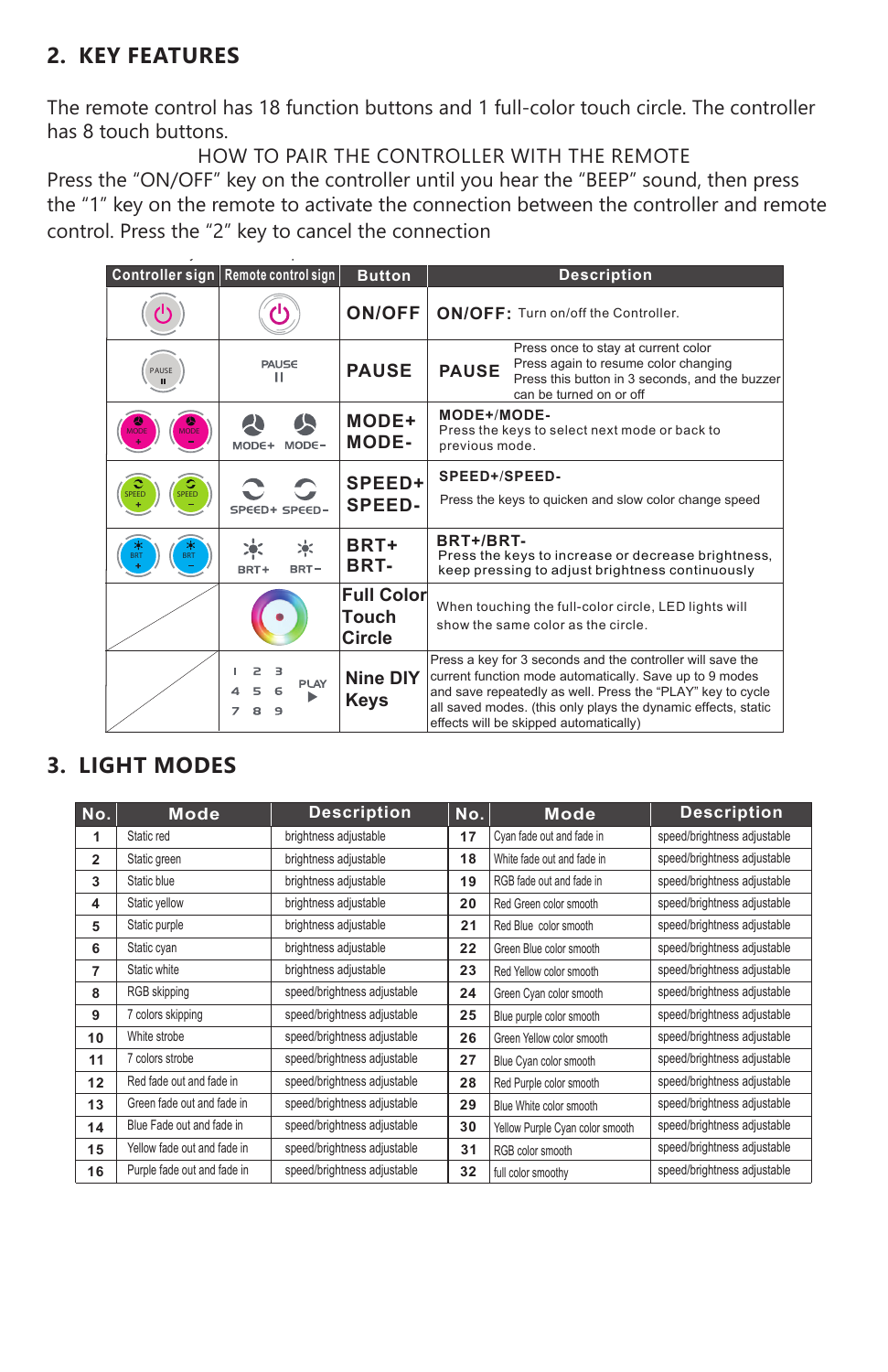# **3. INSTALLATION AND WIRING DIAGRAM**

Connected to RGB module as an example



Note: Ensure all wire connections and polarities are correct before applying power.

# CONTROLLER MOUNTING

*You must provide the controller enclosure*

- a. The enclosure or junction box must be installed per the National Electric Code (NEC) requirements as well as comply with any local codes and regulations
- b. All wire used from the controller box to luminaire must be in conduit.
- c. Min size of controller box must be 9" x 2" x 1.5".
- d. The enclosure must be non-metallic(plastic) to ensure adequate RF signals are achieved.
- e. For product longevity, ensure proper ventilation where both the controller and power supply may be mounted inside the same enclosure in elevated outdoor temperatures.



CMP Plastic Outdoor Box for Controller Only 25650-100-210

# DO NOT INSTALL ANY OTHER ITEM INSIDE CONTROLLER ENCLOSURE.

State listed Class 2 Power Supply and Listed outdoor junction box will have to be purchased and installed.